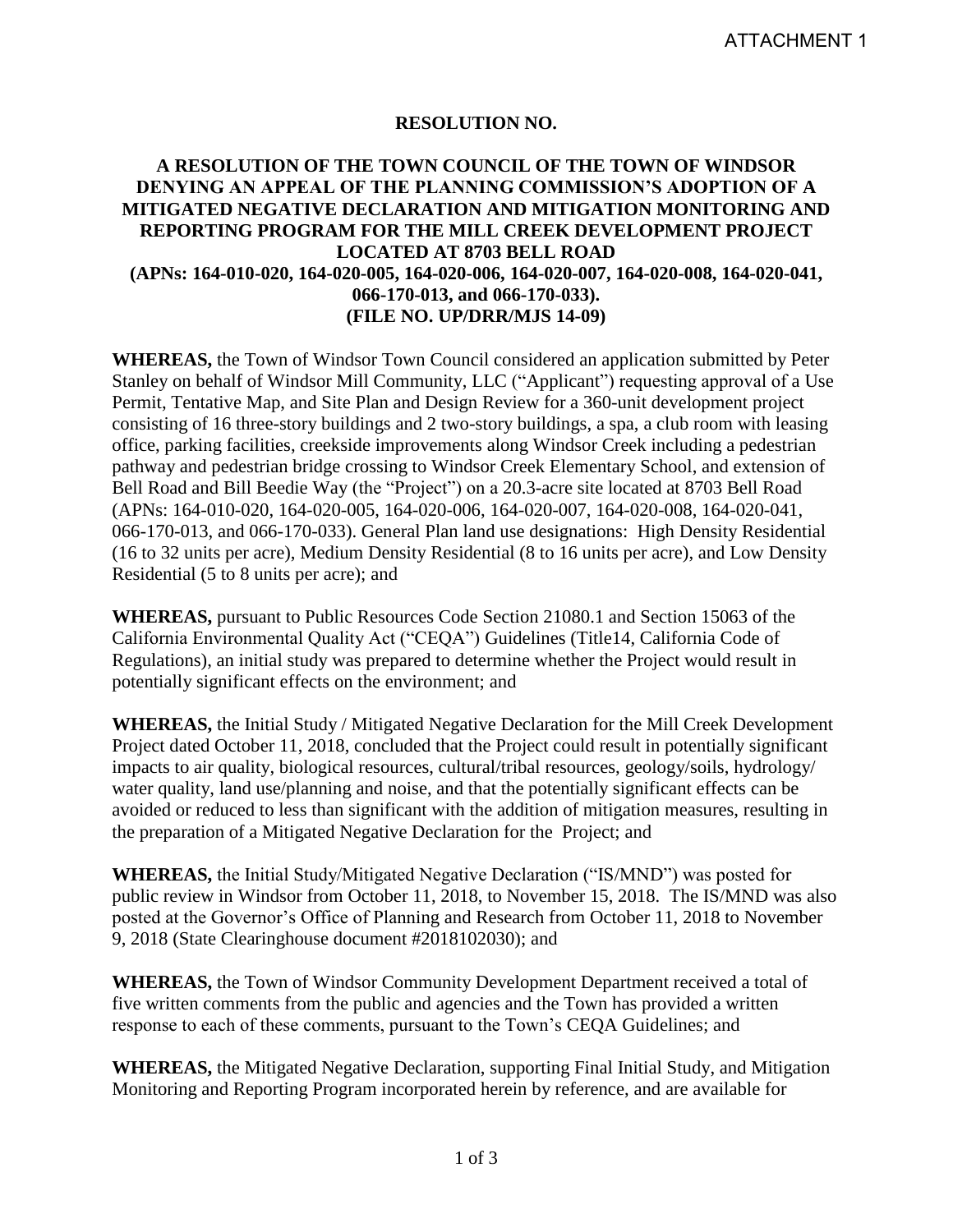review in the Community Development Department at Windsor Town Hall, 9291 Old Redwood Hwy, Building 400, Windsor, CA Monday through Thursday from 7:00 am to 6:00 pm; and

**WHEREAS,** pursuant to CEQA Guidelines Section 15074, all documents and files which constitute the record of all proceedings upon which the decisions associated with the project are on file in the Community Development Department of the Town of Windsor at 9291 Old Redwood Hwy, Building 400, Windsor, CA 95492; and

**WHEREAS,** a part of the Mitigated Negative Declaration consists of a Mitigation Monitoring and Reporting Program consistent with the requirements of the Public Resources Code Section 21081.6, which lists all of the mitigation measures, specifies the appropriate responsible party for implementing each mitigation measure, and identifies approximate time frames for implementing of each mitigation measure; and

**WHEREAS,** at a duly notice Public Hearing held on February 26, 2019, the Planning Commission adopted the Mitigated Negative Declaration and Mitigation Monitoring and Reporting Program for the Project; and

**WHEREAS,** on March 7, 2019, Councilmember Sam Salmon filed an appeal of the adoption of the Mitigated Negative Declaration contending, among other issues, that the type and density of residential development proposed in the Village Residential portions of the Project is inconsistent with General Plan, Station Area/Downtown Specific Plan and Zoning applicable to the site and therefore the Initial Study/Mitigated Negative Declaration "failed to provide an accurate basis from which comments could be provided by those interested in the Town's development;" and

**WHEREAS,** at a duly notice public hearing held on June 26, 2019, the Town Council considered the appeal, at which time all interested persons were given an opportunity to be heard; and

**WHEREAS,** the Town Council finds that, based upon the information contained in the Initial Study included in the Project file, there will be no significant environmental effects resulting from this Project, provided that the identified mitigation measures are incorporated into the Project. The Mitigated Negative Declaration has been completed in compliance with CEQA State and Town Guidelines and the information contained therein has been duly reviewed and considered; and

**WHEREAS,** in accordance with the provisions of law, the Town Council did conduct a duly noticed public hearing June 26, 2019, on said application at which time all interested persons were given an opportunity to be heard; and

**WHEREAS,** the Town Council considered all written and oral testimony submitted at the public hearing; and

**WHEREAS,** the Town Council makes the following findings relative to this Project: